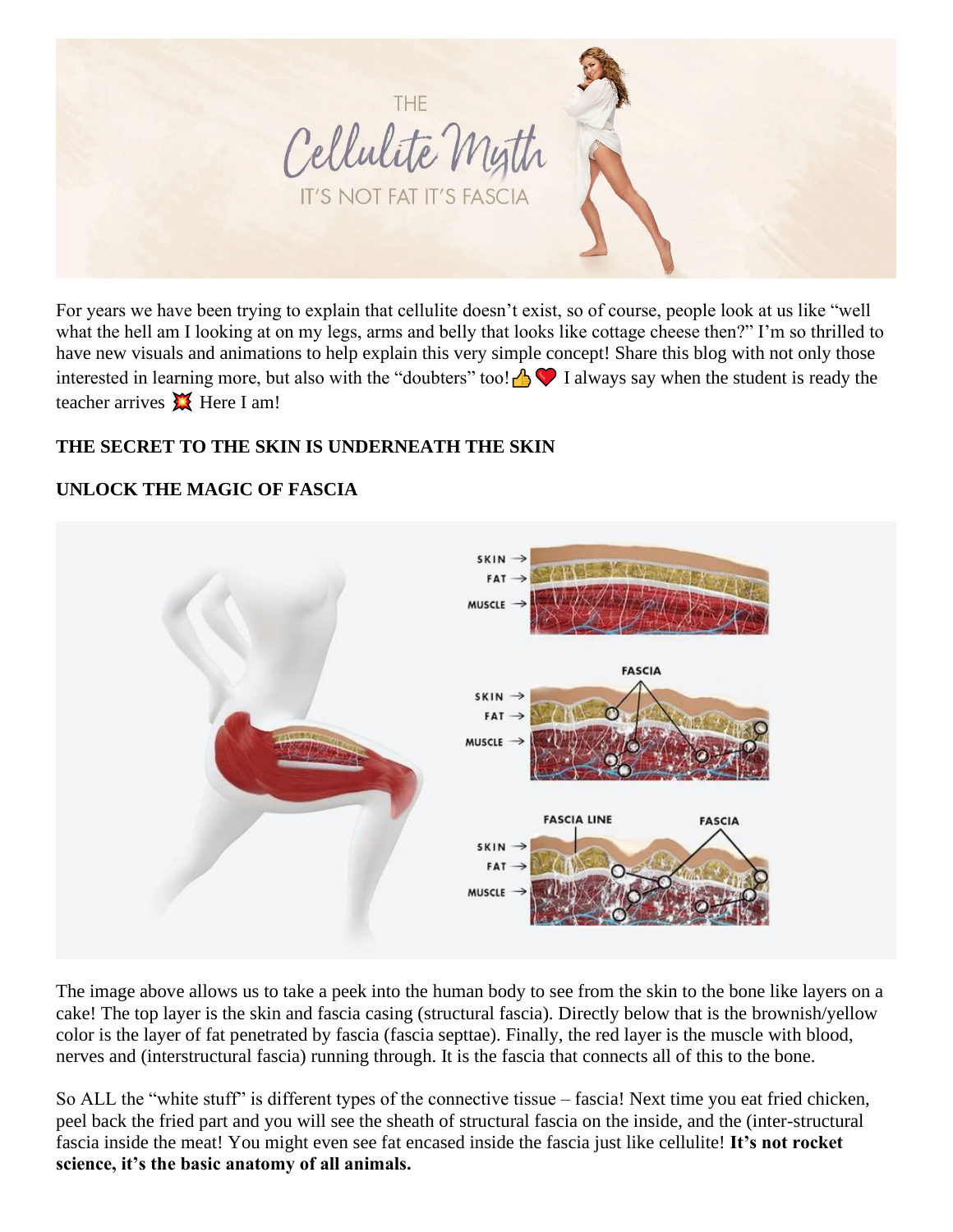#### **FINALLY, BEAUTY BASED ON SCIENCE**



In a peer reviewed and published study in Cogent Medical journal\* of the 33 subjects tested 100% saw a dramatic reduction of cellulite. This goes way beyond "coincidence". Scientists saw it at the surface! They saw it below the surface in the ultrasound images where you can see the fascia (largely made of collagen) REMODELING! We also saw it in the blood  $\bigcirc$  with an increase in PICP markers, indicating new production of COLLAGEN! YESSSSSS!

**I know you've probably spent a lifetime thinking there was no magic pill for cellulite,** but you will just have to settle for a magic stick  $\odot$ 

#### **HOW DOES FASCIA GET UNHEALTHY?**

# **IT'S ALL CELLS, PEOPLE. IT'S A BODILY SYSTEM**

# VHAT CAUSES FASCIA O GET UNHEALTHY?









**BAD BIOMECHANICS** 

UNADDRESSED FASCIA

OLD INJURIES















**DEHYDRATION** 



**GENETIC PREDISPOSITION** 



POOR DIET

SUGAR







**BREATHING TOXINS** 

**IMMOBILITY** 

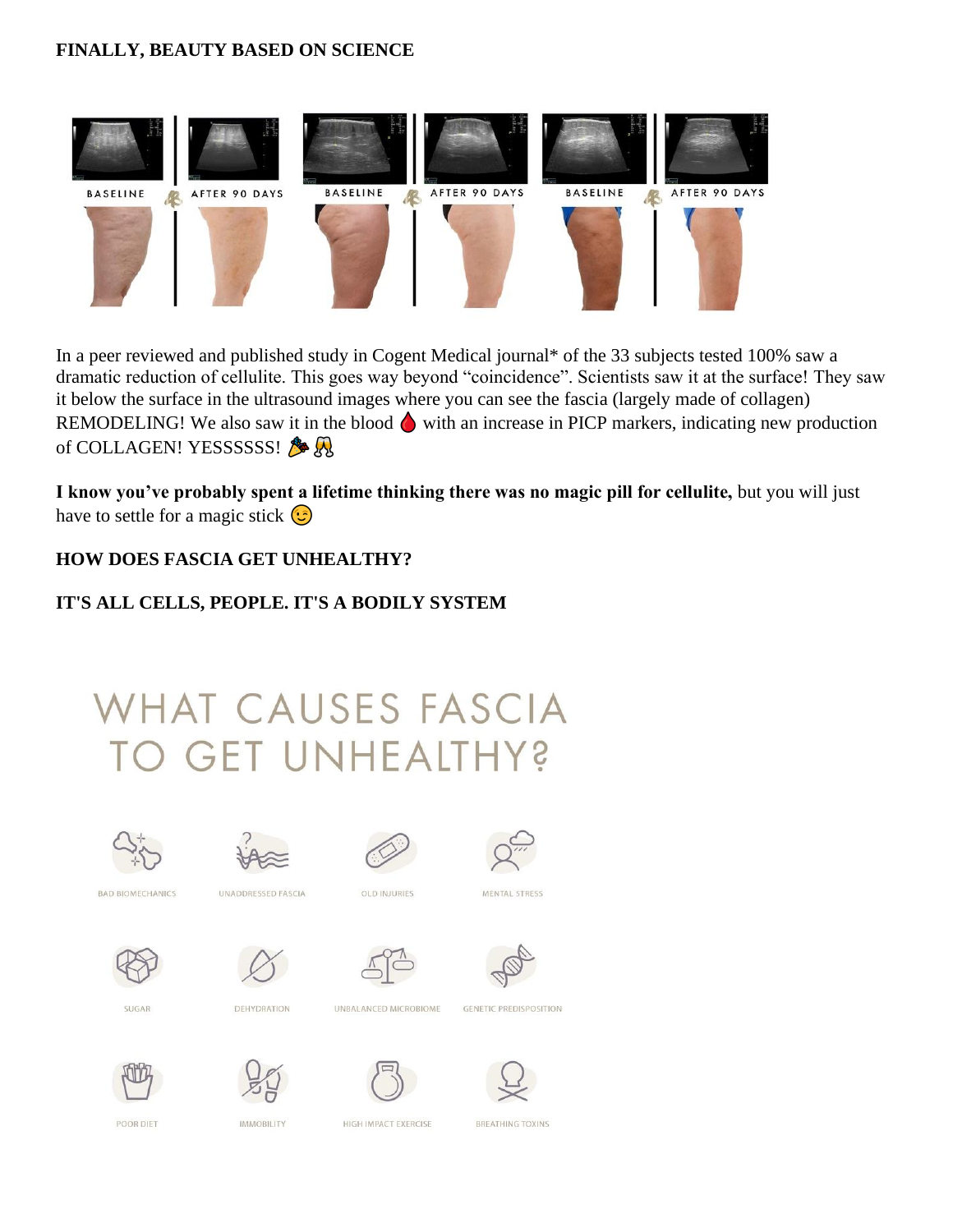**My favorite cause of "unhealthy fascia" is neglect.** How often do you address your fascia? **It's like not brushing your hair for 20, 40 or more years and being confused why you have endless knots.** Is something inherently wrong with your hair? No! It just needs brushing. Fascia is texturally similar to hair and the FasciaBlaster tools are so similar to a brush. JUST BRUSH IT! And you wouldn't brush your hair with a cucumber, so rolling and massaging are great for muscles, but ineffective for fascia! **Brush your teeth, brush your hair and brush your fascia!** 5 minutes is all you need.

#### **DON'T BELIEVE ME…OR SCIENCE?**

# **HOW ABOUT HUNDREDS OF THOUSANDS OF USERS**

I love to show people pictures of #BlasterSister Yvonne. Hello, **let's start with the fact that she's 62.** I love her pics because number one, she is a long time, **consistent** user, which is my favorite

FasciaBlasting is not a cure for anything, it's a "slow and steady" wins the race process. You can see this is not weight loss, plastic surgery or any major outside factors! This is the science in action... period... case closed!



#### **#BLASTERSISTER YVONNE R.**

"These results are during 1 year of blasting. My 61-year-old legs now look amazing. Blast 3x a week with my Mini2 in the shower for 10 mins total for both legs. Hope this encourages the ladies that need it. Keep blasting!!!! Thank you, Ashley"

# **TODAY COULD BE THE DAY YOU TAKE CONTROL**

Everyone asks "which tool do I start with?". The short answer is ANY tool is a good tool, and any step is a good step. So rather than "sell you a tool", **I want to explain why you need 3 types:**